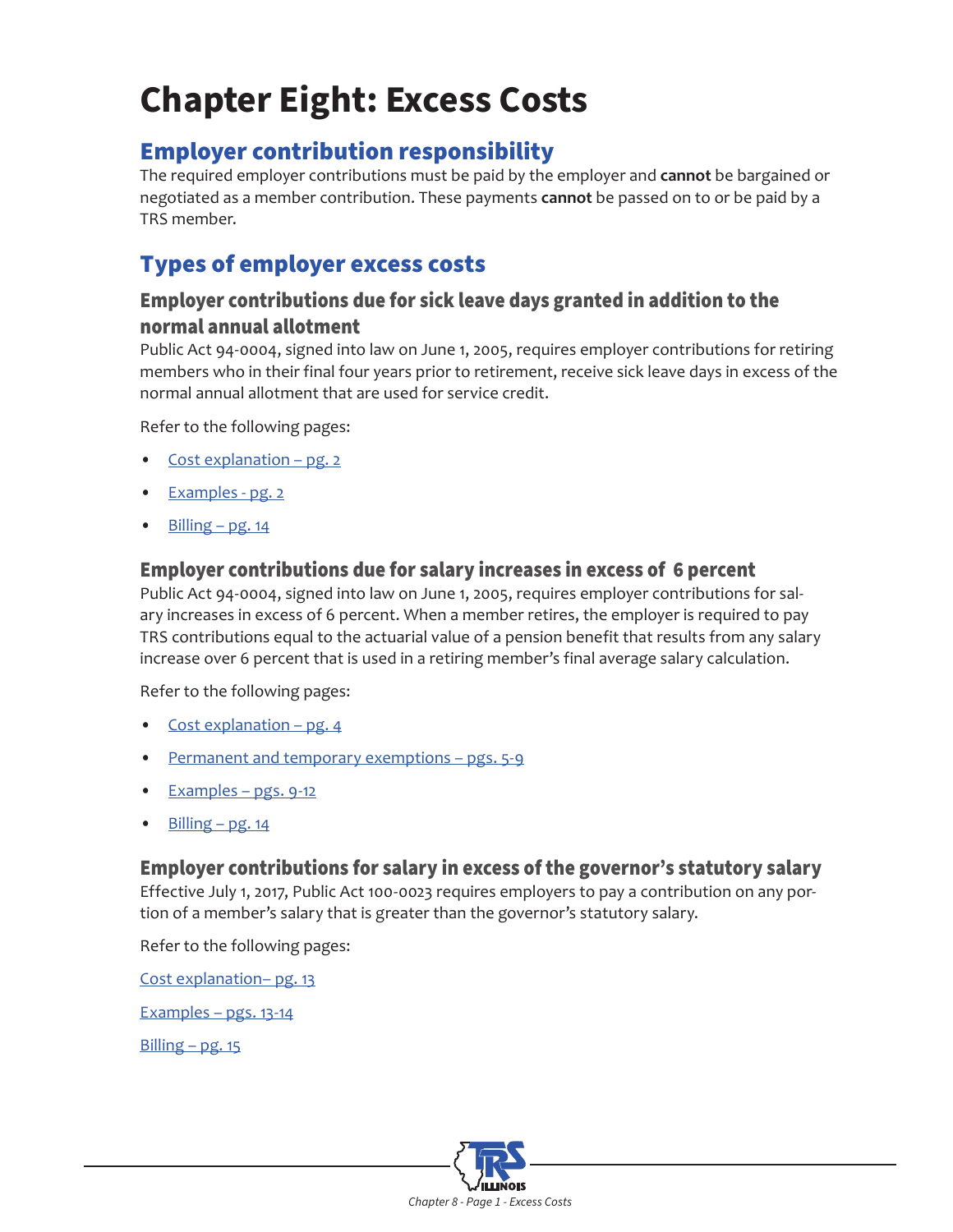# <span id="page-1-0"></span>Employer contribution for excess sick leave

Members may receive up to two additional years of service credit at retirement for unused, uncompensated sick leave. If an employer grants sick leave days in excess of the teachers' normal annual sick leave allotment during a member's last four school years prior to retirement and the granted days increase the member's service credit, the employer may be subject to an employer contribution.

#### Definition of normal annual sick leave allotment

Any sick leave granted in accordance with an employer's retirement incentive program cannot be considered as part of the normal annual sick leave allotment.

The amount of annual sick leave granted to members under the collective bargaining agreement (CBA), employment policies or contracts including business, personal days or other nonvacation leave that can be used as sick days.

Some districts offer a tiered or graduated system of sick leave allotments based on years of experience and/or accumulated sick leave balances or based on the length of employment. TRS recognizes whatever tier the member qualifies for under the terms of the CBA as that person's normal annual allotment. As long as the tiers are not based on the member's age, retirement eligibility or retirement notification, tiered normal annual allotments are not viewed as "granting."

#### **Tiered sick leave days examples**

#### **Example 1**

- 0 10 years of experience receive 10 sick leave days,
- 11 20 years of experience receive 15 sick leave days,
- 21 30 years of experience receive 20 sick leave days, and
- over 30 years of experience receive 25 sick leave days.

#### **Example 2**

Those who have not accumulated 75 days of sick leave will receive 15 days per year. After 75 days have been accumulated, they will receive 12 days per year.

#### **Example 3**

Those who work:

- nine months per year receive 12 sick leave days,
- 10 months per year receive 14 sick leave days,
- 11 months per year receive 16 sick leave days, and
- 12 months per year receive 18 sick leave days.

#### **Example 4**

Teachers are provided with a normal annual allotment of 15 sick leave days. Teachers who have been employed at the district for five to nine years receive an additional sick leave day, teachers who have been employed at the district 10 to 14 years receive two additional sick leave days and teachers who have been employed at the district for 15 or more years receive three additional sick leave days.

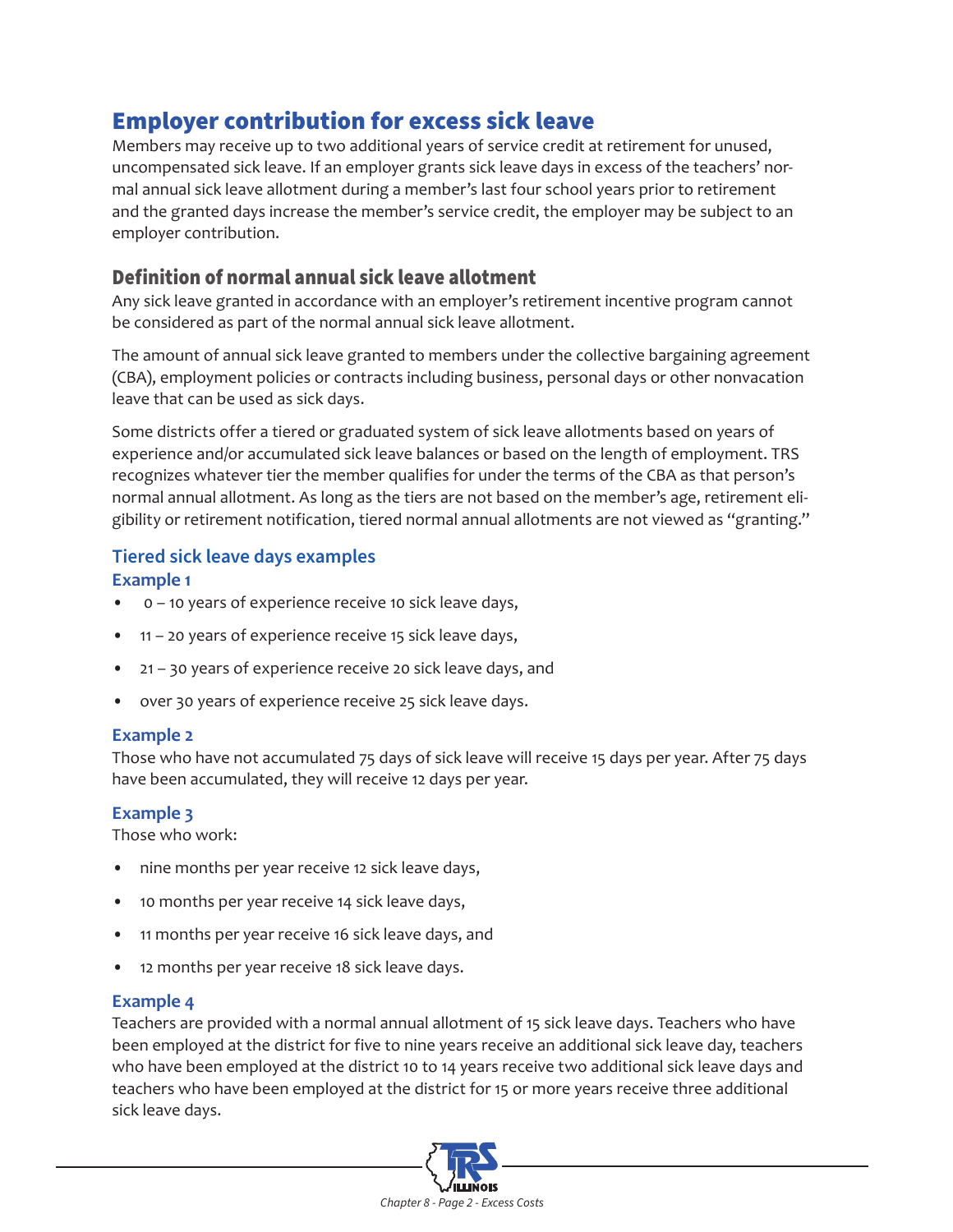### Employer contribution is determined when a member retires

When an active member initiates the retirement process, TRS provides a Supplementary Report and a Sick Leave Certification form to the employer for completion. On the Supplementary Report, the employer reports the number of unused, uncompensated sick leave days the member had available for use at termination. This information is used to determine sick leave service credit. On the Sick Leave Certification form, the employer reports the normal annual allotment and the number of days added to the member's sick leave record during specified school years. The Sick Leave Certification form is used to determine whether excess sick leave days were granted during the member's last four years prior to retirement. To be reportable for service credit, granted days must be added to the member's record far enough in advance of retirement to be available for use in accordance with the 3-step formula. (See Chapter 6, Service Credit.)

#### Calculating the employer contribution

To calculate the employer contribution for excess sick leave, the member's highest salary rate reported by the granting employer during the sick leave review period is multiplied by the total normal cost rate in the member's last year of service. The total normal cost rate is subject to change annually.

The total normal cost rates follow:

- 17.6 percent in fiscal years 2005-06 and 2006-07,
- 17.62 percent in 2007-08,
- 18.67 percent in 2008-09,
- 18.55 percent in 2009-10,
- 18.03 percent in 2010-11,
- 17.83 percent in 2011-12,
- 17.63 percent in 2012-13,
- 17.29 percent in 2013-14,
- 17.42 percent in 2014-15,
- 19.19 percent in 2015-16,
- 17.68 percent in 2016-17,
- 19.10 percent in 2017-18,
- 18.85 percent in 2018-19,
- 19.66 percent in 2019-20,
- 19.41 percent in 2020-21, and
- 19.31 percent in 2021-22.

The result is then multiplied by the portion of sick leave service credit the member received for sick days granted in excess of the normal annual sick leave allotment.

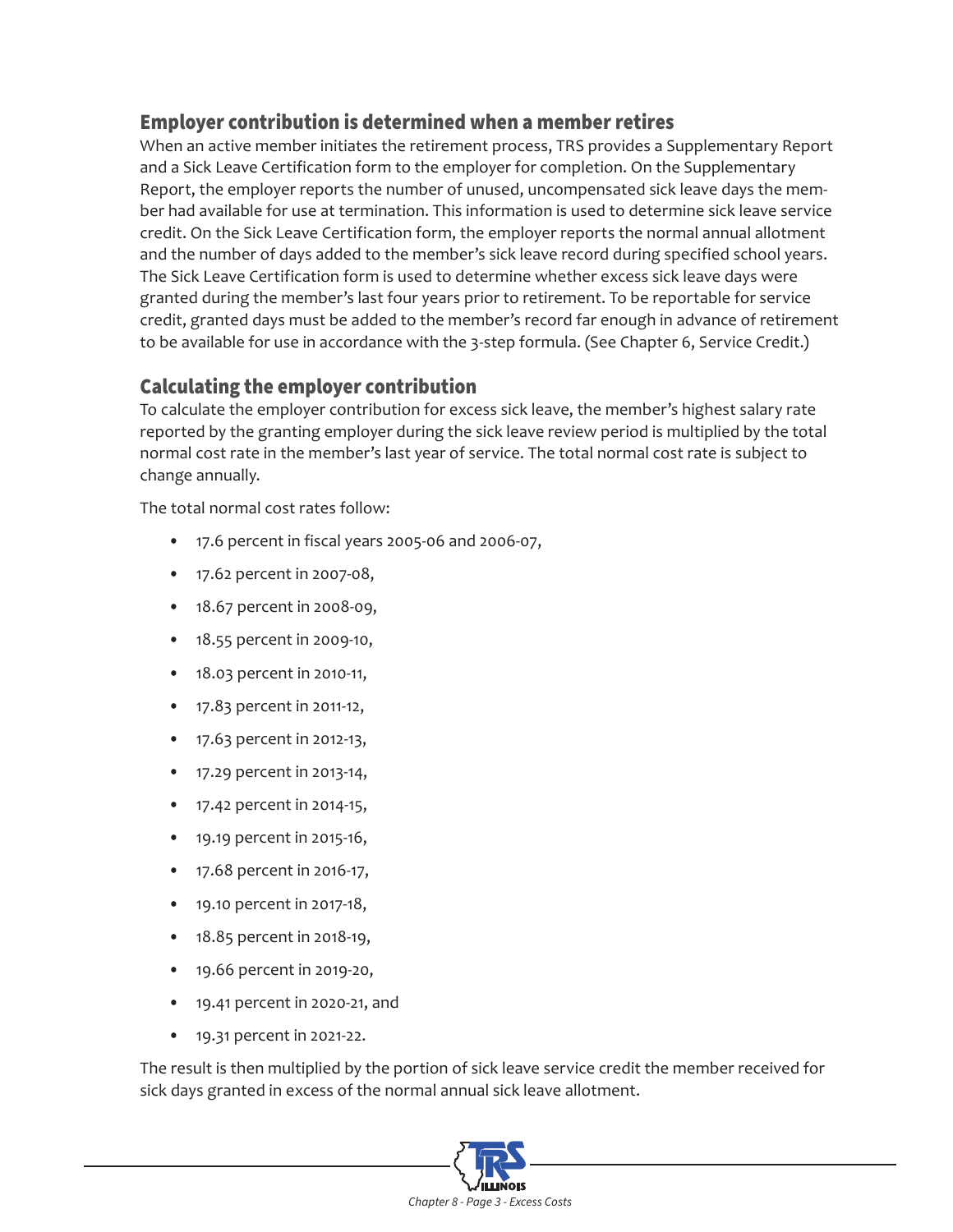<span id="page-3-0"></span>**Example:** At the beginning of the 2020-21 school year, a member was granted 85 days of sick leave in excess of the normal annual allotment. The 85 days were granted sufficiently in advance of the member's retirement to be available for use with the 3-step formula. The granted days were reported to TRS for service credit when the member retired at the end of the 2021-22 school year.



\$50,000 Highest salary rate reported during the sick leave review period  $x = 0.1931$  Total normal cost rate in member's last year of service, 2018-19  $0.5$  Service credit from granted days (85/170) **\$4,852.50** Employer contribution due

An Excess Sick Leave Calculator is available under the Employer Access area of the TRS website. Employers may use the calculator to estimate excess sick leave contribution costs.

## Other sick leave considerations

Employer contributions for excess sick leave will not be required if:

- the member does not receive service credit for granted days,
- sick leave days were granted prior to the member's last four years, or
- the member was inactive for four or more school years preceding retirement.

If more than one employer grants sick leave in excess of the normal annual allotment during the member's last four years prior to retirement, service credit will be recognized in granting date order, beginning with the earliest and ending with the latest. Any granted days that earn service credit may be subject to employer contributions. Granted sick leave in excess of 340 days will not earn service credit and therefore will not be subject to employer contributions.

# Employer contribution for salary increases in excess of 6 percent

When a member retires, the employer may be required to pay TRS a contribution for any salary increase over 6 percent that is used in the final average salary calculation. For Tier I members, the average salary is the average of the four highest consecutive annual salary rates within the last 10 years of creditable service. Typically, the member's last four years are used to calculate final average salary. For Tier II members, the average salary is the average of the eight highest consecutive annual salary rates within the last 10 years of creditable service.

# Calculating the employer contribution

To calculate the employer contribution for excess salary increases, TRS first calculates the member's actual retirement benefit under current law and rules based upon the member's age at retirement, service credit, and average salary. If any of the salaries used to calculate the member's final average salary increased by more than 6 percent, TRS also calculates what the annuity would have been if salaries had been capped at 6 percent increases. The difference between the two benefit amounts is then multiplied by an actuarial factor. The result is the required employer contribution.

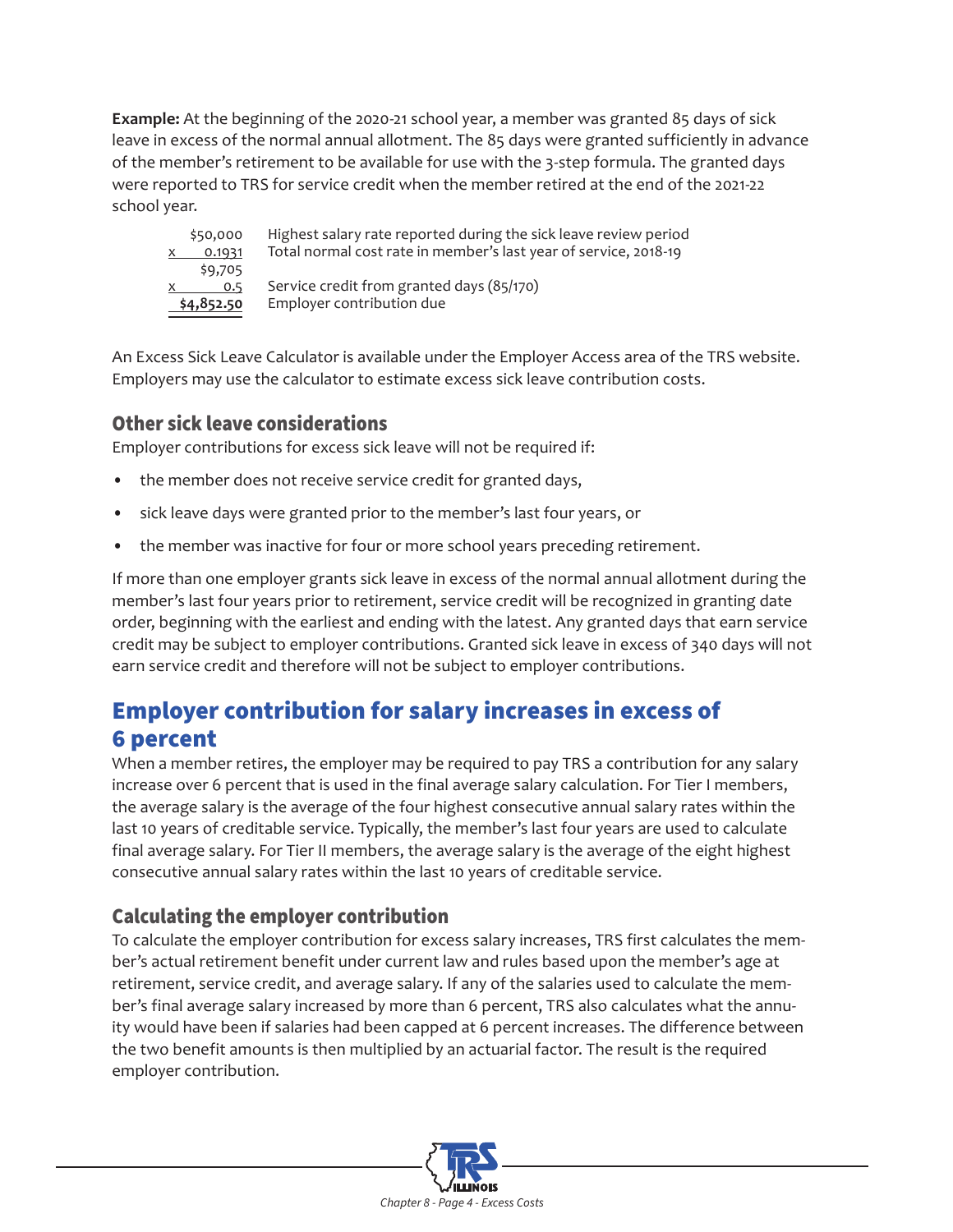<span id="page-4-0"></span>An Excess Salary Increase Calculator is available under the Employer Services area of the TRS website. Employers may use the calculator to estimate contribution costs for salary increases greater than 6 percent.

Actuarial factors represent the present value of future benefits the member will receive as a result of salary increases greater than 6 percent. Actuarial factors are based upon actuarial assumptions for life expectancy and TRS's investment return (currently 7.0 percent). The actuarial factor used in each employer cost calculation is determined by the member's exact age at retirement.

The employer contribution is calculated using year over year salaries paid by the same employer (if used in the final average salary). The reported annual salary rate amount is used in the calculation of the employer contribution for excess salary increases as long as the member worked at least 170 days during that school year, even if the member incurred docks and earned less than the full rate. Please refer to pages 9-12 for examples of the calculation of the employer contribution for salary increases in excess of 6 percent.

When there is more than one employer in the member's final average salary period, each employer's contribution is based on salary increases in excess of 6 percent granted by that individual employer. An employer would not be subject to contributions on salary increases provided by another employer or extra-duty earnings paid by another employer.

#### When a contribution is not required

Only salaries that are used in the member's final average salary calculation are subject to the employer contribution. Salary increases in earlier years will not result in an employer contribution. If the member receives an actuarial benefit rather than a formula benefit, the employer is not subject to contributions for excess salary increases.

Employer contributions will not be due in any years in which the member's creditable earnings are less than 50 percent of the preceding year's mean salary for downstate teachers as determined by the survey of school district salaries provided in Section 2-3.103 of the School Code.

# Contribution exemptions due to Public Act 94-1057

Public Act 94-1057, which was signed into law on July 31, 2006, provides employer contribution exemptions for salary increases over 6 percent. Some of the exemptions are permanent while others are available for a limited-time period. The exemptions provided in PA 94-1057 apply only in specified circumstances. The permanent exemptions apply to members retiring on or after June 1, 2005. The temporary exemptions apply to members retiring on or after July 31, 2006.

#### Permanent exemptions for retirements that occur on or after June 1, 2005

The following exemptions are still in effect regardless of Public Act 100-0587.

#### **Consolidations/annexations**

PA 94-0004 requires employer contributions for a member's excess salary increases that were received from the same employer. If a member changes employers, PA 94-0004 does not require employer contributions for a salary increase over 6 percent that was earned during the first year with the new employer. PA 94-1057 clarifies that a consolidation or annexation constitutes a change in employer for the purpose of calculating employer contributions for excess salary

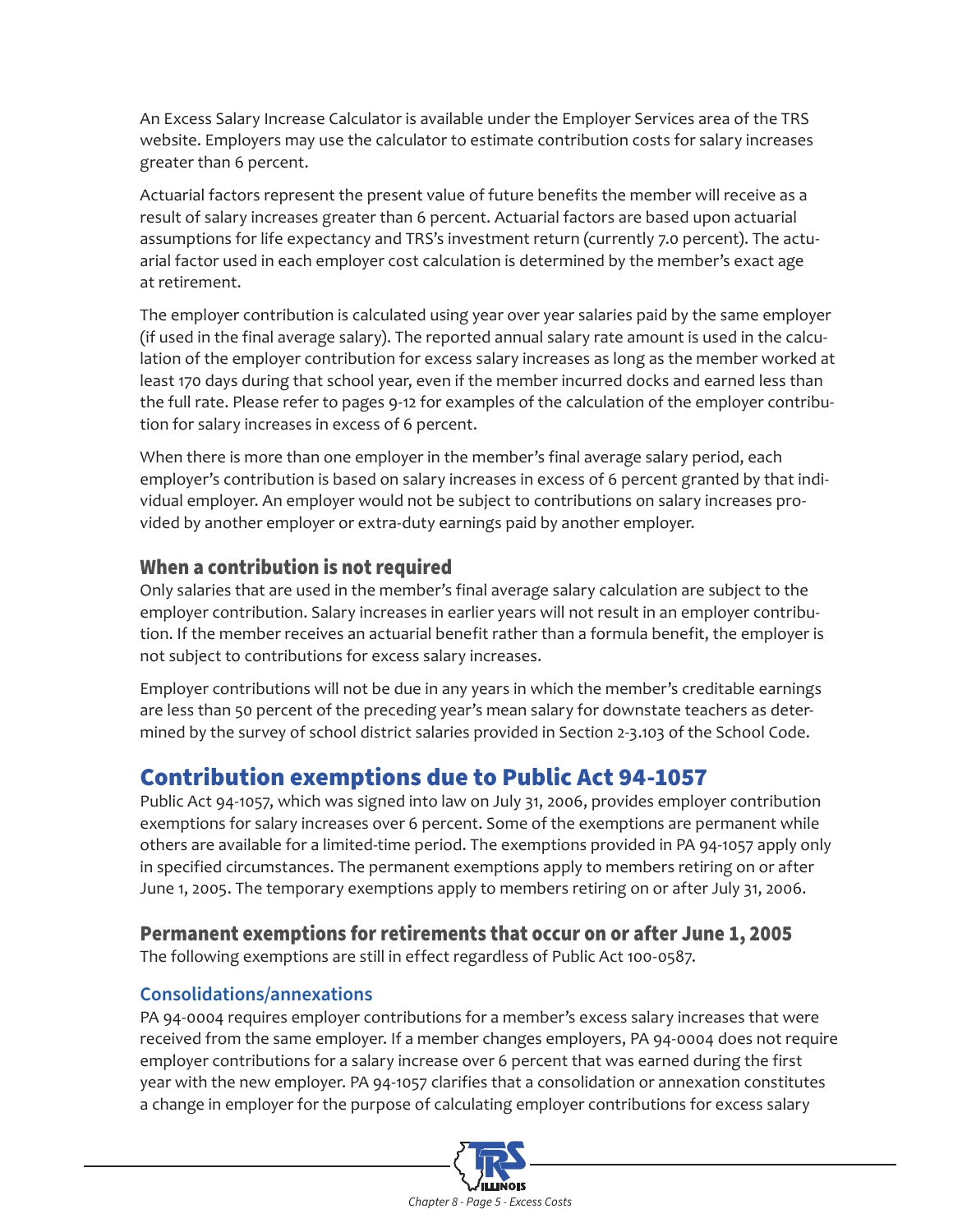increases. Salary increases greater than 6 percent that were awarded by the new employer during the year of consolidation or annexation are excluded from the calculation of employer contributions for excess salary increases. This exemption applies only for members whose employer number has changed. When an annexation has occurred, the exemption does not apply to those teachers who continue to be reported under the same employer number.

**Example of consolidation:** Beginning with the 2021-22 school year, District 10, District 20 and District 30 consolidate to form a new school district, District 100. District 100 is exempt from employer contributions for 2021-22 excess salary increases for members who were employed by District 10, District 20 and District 30 during the 2020-21 school year.

**Example of annexation:** Beginning with the 2021-22 school year, District 50 is eliminated through annexation to an existing school district, District 200. Under PA 94-1057, District 200 is exempt from employer contributions for 2021-22 excess salary increases for members who were employed by District 50 during the 2020-21 school year. However, District 200 is not exempt for 2021-22 salary increases for members who were employed by District 200 during the 2020-21 school year.

#### **Full-time equivalency**

For part-time and substitute teachers, TRS will use full-time equivalent rates to determine if salary increases exceeded 6 percent during the final average salary years. Employers should continue to follow the current guidelines for reporting each member's annual salary rate and creditable earnings to TRS. An employer contribution for excess salary increases will only be required if the comparison of full-time equivalent rates reflects an increase over 6 percent.

**Example:** Teacher A works part-time (three days per week) during the 2020-21 school year and earns \$36,000. Teacher A works full-time during the 2021-22 school year and earns \$62,000. To determine if an employer contribution is required, TRS compares a full-time equivalent salary of \$60,000 for the 2020-21 school year to the actual 2021-22 full-time salary of \$62,000. In this example, the increase from the full-time equivalent salary of \$60,000 to \$62,000 is less than 6 percent. Therefore, no employer contribution is required even though Teacher A's reportable annual salary rate and creditable earnings increased from \$36,000 to \$62,000.

#### Temporary salary exemptions

For a limited time, Public Acts 94-1057, 102-0016 and 102-0525 allow employers to request exemption from employer contributions for excess salary increases on certain types of compensation.

#### **Public Act 94-1057**

Under Public Act 94-1057, exemptions apply to members retiring on or after July 31, 2006. An employer may be exempt from employer contributions on only the portion of a member's salary increase that is due to one of the reasons listed below. The following exemptions apply to salary increases earned for the period of June 1, 2005 through June 30, 2011. If a contract or CBA is entered into between June 1, 2005 and June 30, 2011, and expires on or after July 1, 2011, salary increases due to the reasons listed below may be eligible for an extended exemption through the earlier of either the contract/CBA ending date or June 30, 2014.

• **Overload work performed by a full-load (100 percent time) teacher.** Overload work (class overload) is defined as classroom instruction in excess of the standard number of teaching class periods per day required by the employer of full-load teachers. Qualifying overload

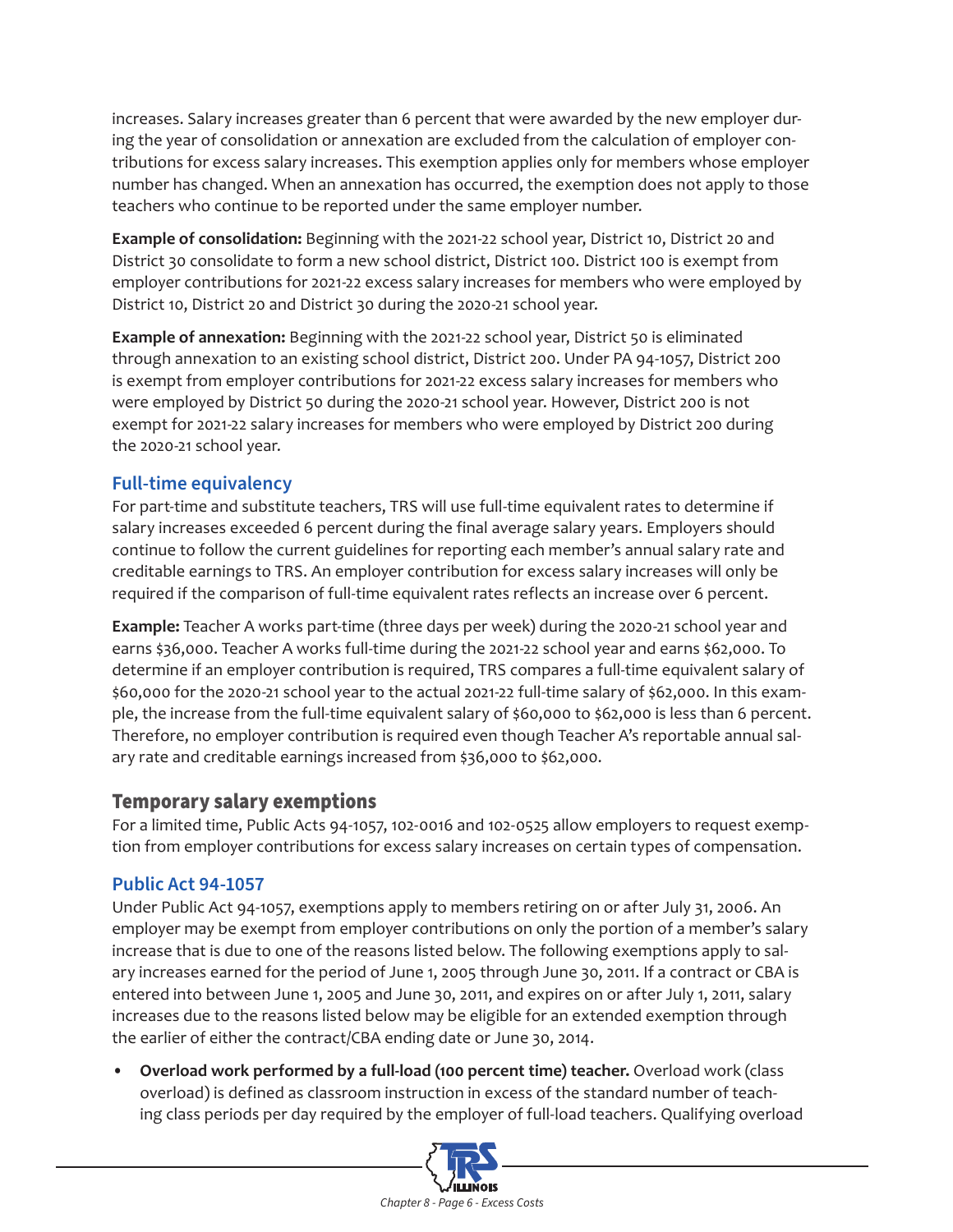work will typically be performed by a classroom teacher for a complete semester or school term.

To be eligible for exemption from employer contributions, the salary increase for overload work must be proportional to the teacher's base annual salary rate. Only overload earnings that are equal to or less than a prorated portion of the teacher's base annual salary rate for classroom instruction will be eligible for the exemption.

**Example:** Full-load teachers at District 300 are required to teach six class periods per day and have one daily preparation period. Due to an increase in students, an additional class is added. Teacher B gives up his preparation period and teaches seven classes per day. He receives an additional 1/6 of his base annual salary rate for teaching the additional class for the entire school term.

If the resulting salary increase is used in Teacher B's final average salary calculation, PA 94-1057 allows District 300 to request that TRS recalculate the employer contribution for excess salary increases, excluding the portion of Teacher B's salary increase attributable to the class overload.

The overload exemption does not apply to payments for:

- intermittent periods of substitution/class coverage;
- tutoring;
- homebound teaching;
- hourly work;
- extra-duty assignments such as coaching, sponsorship, or curriculum development;
- increased work hours for full-time administrators;
- increase/excess number of students in the classroom; or
- extending the length of the school day or school term.
- **Summer school teaching performed by a full-load (100 percent time) teacher.** To qualify for this exemption,
	- the member must be a full-load teacher during the regular school term,
	- the salary increase must be earned for summer classroom instruction, and
	- the summer rate of pay cannot exceed the member's base rate of pay for classroom instruction during the regular school term.

The exemption does not apply to

- summer duties that do not require teacher licensure, such as attendance at workshops or curriculum writing;
- tutoring or substitute teaching during the summer school session;
- summer school administration;

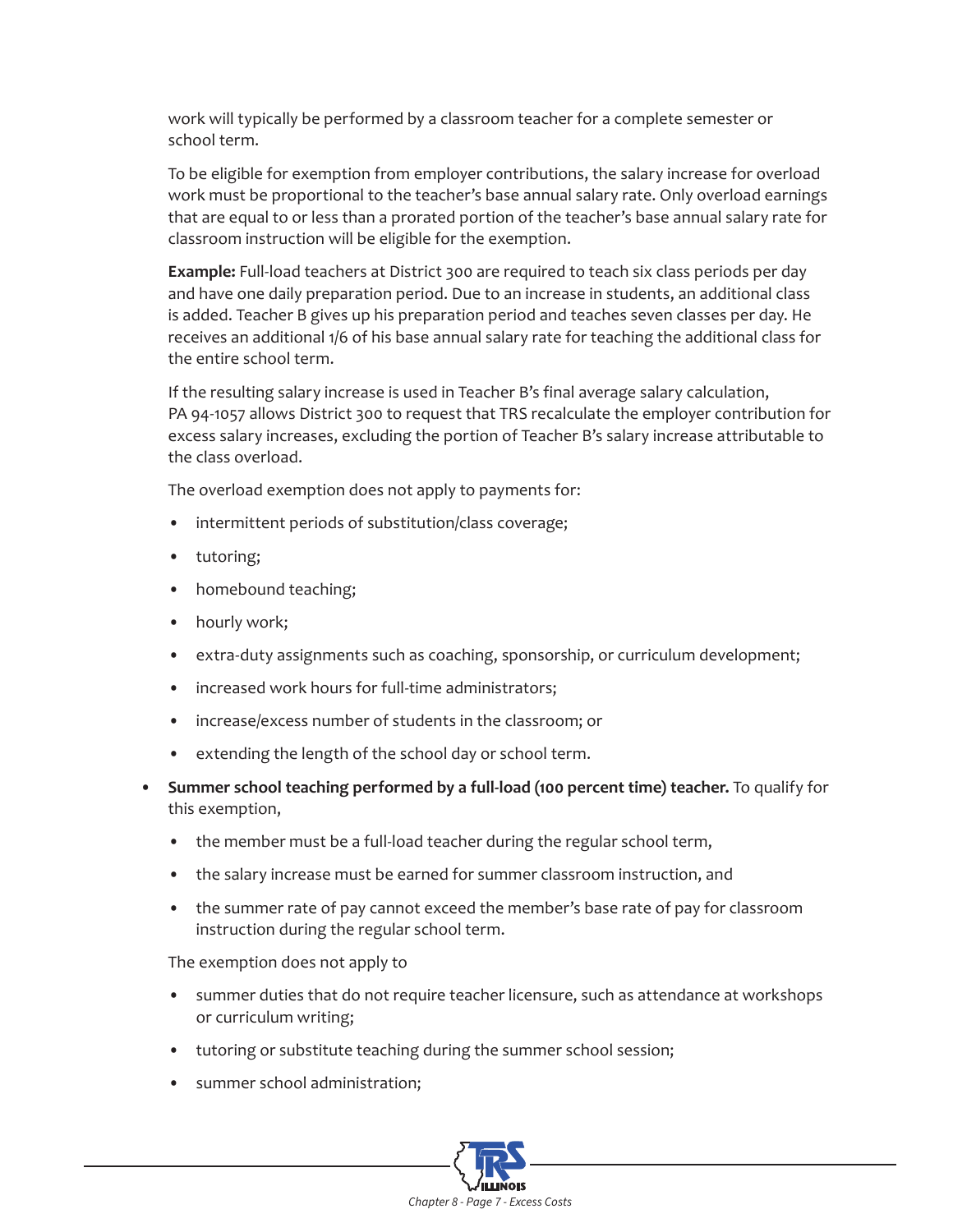- members who work less than 100 percent time during the regular school term; or
- members who only teach summer school.
- **Salary increases resulting from a promotion for which the member is required to hold a certificate or supervisory endorsement that is different than the certificate or supervisory endorsement required for the member's previous position.** To be eligible for this exemption, the member must be required by the Illinois School Code to hold a different teaching certificate or supervisory endorsement in the new position than was required for the member's previous position.

The Illinois State Board of Education, not TRS or the employer, determines the teaching certificate or supervisory endorsement required for a particular position. Typically, a promotion from one administrative position to another administrative position will not qualify for exemption because the same certification type is required.

To be eligible for the exemption,

- the promotion must be to a pre-existing position that has been filled by a teacher for at least one school year; and
- the salary must be no greater than the lesser of either
	- the average salary paid for similar positions at the district requiring the same certification, or
	- the amount stipulated in the CBA for a similar position requiring the same certification.

The employer is exempt from the employer contributions due to salary increases as a result of promotion only in the first school year the member holds the new position.

• **Payments made to the member from the State of Illinois or the Illinois State Board of Education over which the employer does not have discretion.** Examples of payments over which the employer does not have discretion include the stipend for becoming a National Board Certified teacher (also referred to as Master Teacher Stipend) and payments for workshops presented or attended at the Regional Office of Education (ROE) for which the ROE requires the school district to be the common paymaster. Other payments that qualify for exemption include stipends paid to principals for serving as mentors in the Illinois New Principal Mentoring Program, stipends paid to mentoring teachers for participating in the Illinois Teacher Excellence Program, and stipends paid in accordance with the Illinois Teaching Excellence Program and the Salary Incentive Program for hard-to-staff schools.

Some TRS-covered employers agree to pay additional stipends (over and above the amount provided by ISBE) from district funds to teachers for attaining a Master Certificate. Such discretionary stipends are not eligible under PA 94-1057 for exemption from TRS employer contributions for salary increases in excess of 6 percent.

• **Salary increases over 6 percent paid to members who are 10 or more years from retirement eligibility.** This exemption will be automatically applied when TRS processes the member's claim.

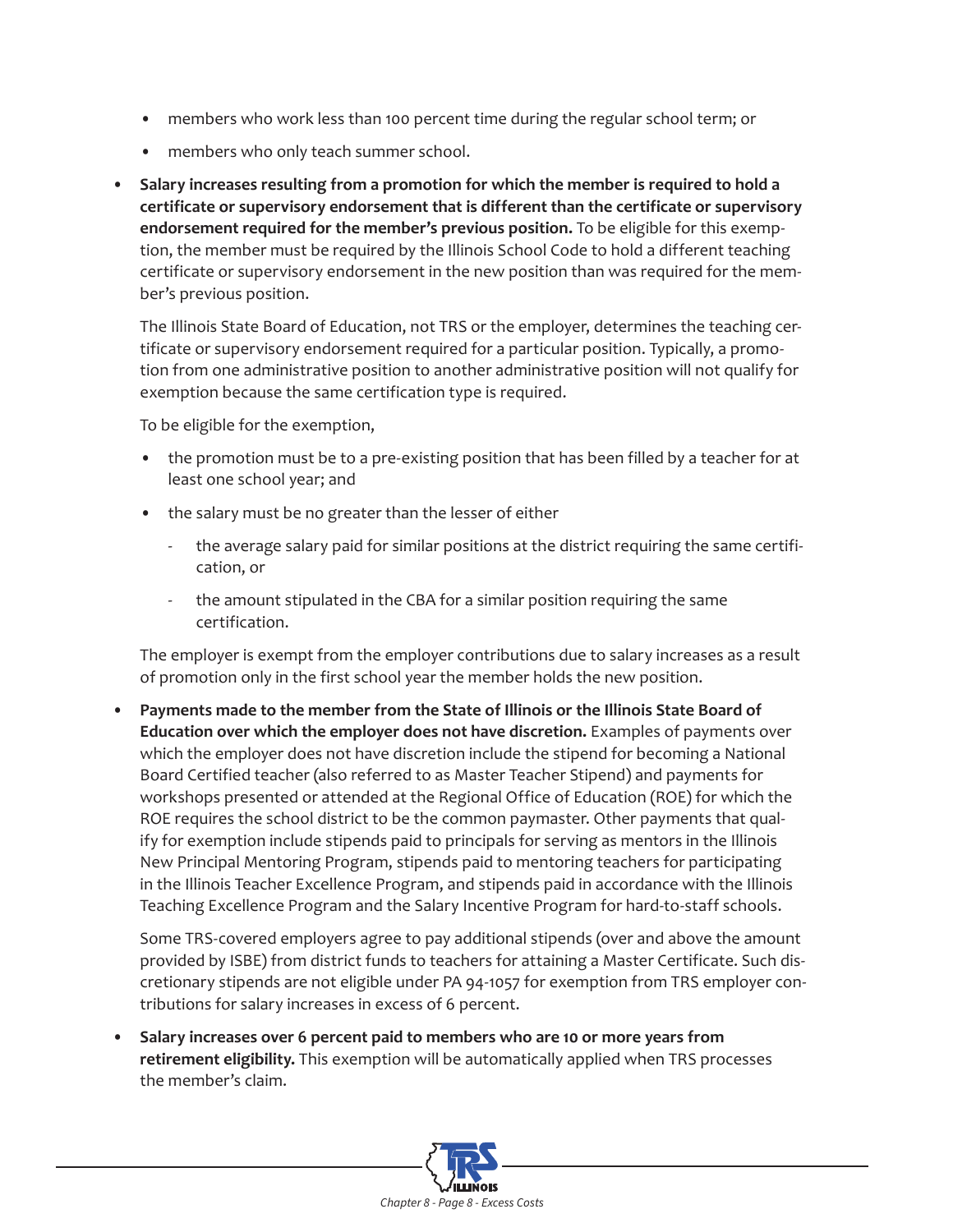#### <span id="page-8-0"></span>**Public Act 102-0016**

- **• Temporary exemptions for the 2020-21 and 2021-22 school years.** Includes:
	- **• class overload.** Employers may be eligible for an exemption for salary increases due to an overload performed in a school year subsequent to a school year in which the employer was unable to offer or allow overload work due to an emergency declaration limiting such activities. The overload exemption may be applicable if the 2020-21 and/or 2021-22 school years are used in the calculation of a retiree's final average salary. Overload work (class overload) is defined as classroom instruction in excess of the standard number of teaching class periods per day. Qualifying overload work will typically be performed by a classroom teacher for a complete semester or school term. Further details included in [Employer Bulletin FY22-08.](https://www.trsil.org/node/6173)
	- **• stipend work.** Employers may be eligible for an exemption for salary increases due to stipend work performed in a school year subsequent to a school year in which the employer was unable to offer or allow stipend work due to an emergency declaration limiting such activities. The stipend work exemption would be applicable if the 2020-21 and/or 2021-22 school years are used in the calculation of a retiree's final average salary calculation. Stipend work includes contractual extra duties, such as coaching, class sponsorships, etc., and timesheet extra duties, such as internal substitution, hallway supervision, lunchroom supervision, tutoring, etc. See [Employer Bulletin FY22-08](https://www.trsil.org/node/6173) for further instruction.
	- **• increased instructional time.** Increased hours or days worked during the **2020-21 school year only**. More details included in [Employer Bulletin FY22-08](https://www.trsil.org/node/6173).

#### **Public Act 102-0525**

**• summer school.** Public Act 102-0525 allows employers to request an exemption from employer contributions for excess salary increases for teaching summer school. The exemption applies to salary increases resulting from teaching summer school on or after May 1, 2021 and before September 15, 2022. See *Employer Bulletin FY22-12* for more specifics.

#### Example 1: Calculation of Employer Contribution for Salary Increases in Excess of 6 Percent for a Partial-Year Teacher

| Year           | <b>Number of Days in the</b><br><b>Employment Agreement</b> | <b>Number of</b><br><b>Days Paid</b> | <b>Annual</b><br><b>Salary Rate</b> | <b>Creditable</b><br><b>Earnings</b> |
|----------------|-------------------------------------------------------------|--------------------------------------|-------------------------------------|--------------------------------------|
|                | 18 <sub>0</sub>                                             | 180                                  | \$50,000.00                         | \$50,000.00                          |
| $\overline{2}$ | 180                                                         | 180                                  | \$53,000.00                         | \$53,000.00                          |
|                | 180                                                         | 180                                  | \$54,000.00                         | \$54,000.00                          |
| 4              | 180                                                         | 180                                  | \$57,000.00                         | \$57,000.00                          |
|                | 180                                                         | 60                                   | \$63,000.00                         | \$21,000.00                          |

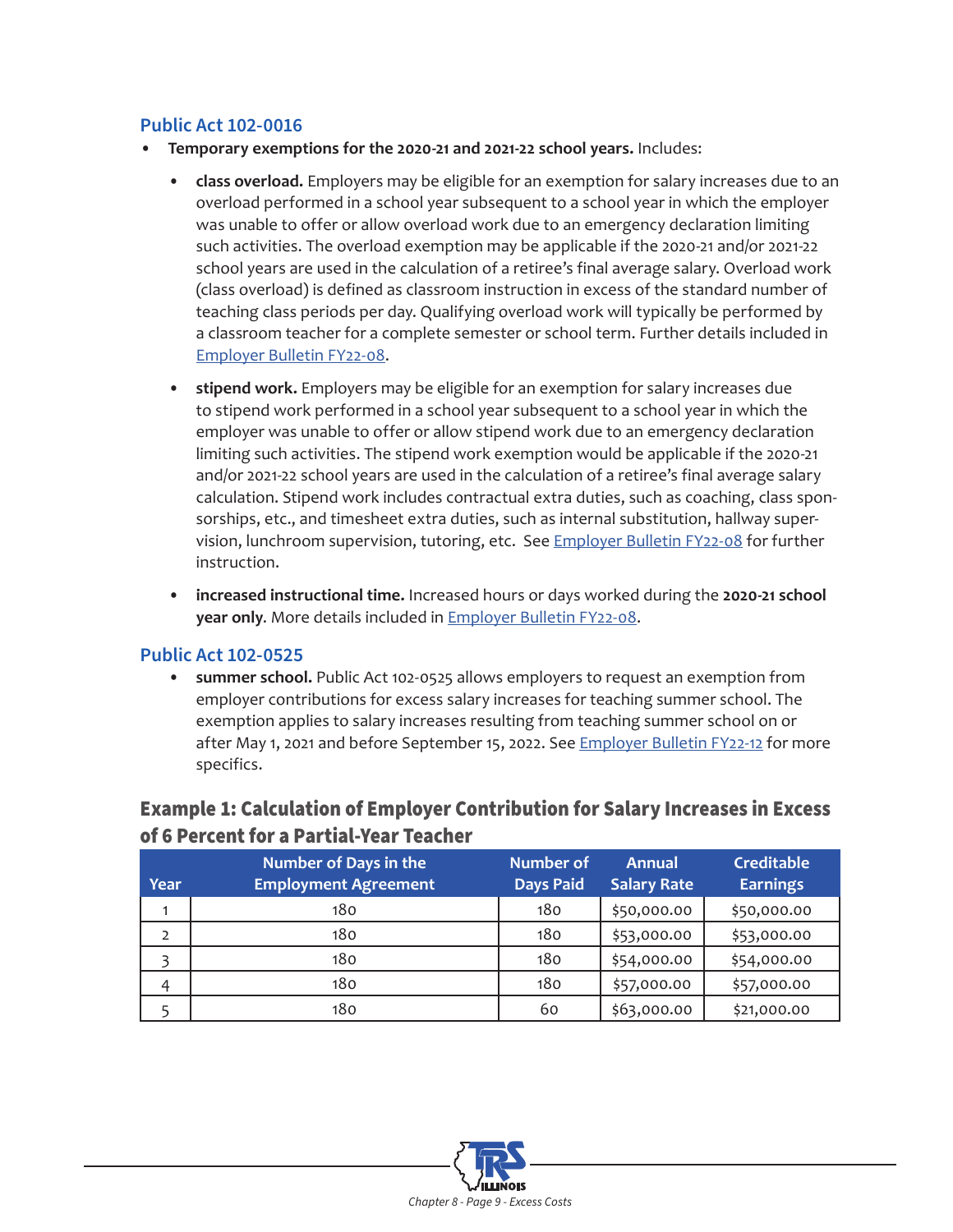**Step 1:** Calculate the member's retirement benefit under current law and rules based upon the member's exact age at retirement, service credit, and salaries.

When any of the years used in the final average salary calculation is a partial year, actual earnings and earnings credit are used in the final average salary calculation. Earnings credit is calculated by dividing the number of days paid by the number of days in the employment agreement.

| <b>Year</b>    | <b>Service Credit</b> | <b>Earnings</b><br><b>Credit</b> | <b>Annual Salary</b><br>Rate | <b>Creditable</b><br><b>Earnings</b> | <b>Salary Used in</b><br><b>Calculation of</b><br><b>Final Average</b><br><b>Salary</b> |
|----------------|-----------------------|----------------------------------|------------------------------|--------------------------------------|-----------------------------------------------------------------------------------------|
|                | 1.000                 | 1.000                            | \$50,000.00                  | \$50,000.00                          | \$33,350.00*                                                                            |
| $\overline{2}$ | 1.000                 | 1.000                            | \$53,000.00                  | \$53,000.00                          | \$53,000.00                                                                             |
| 3              | 1.000                 | 1.000                            | \$54,000.00                  | \$54,000.00                          | \$54,000.00                                                                             |
| 4              | 1.000                 | 1.000                            | \$57,000.00                  | \$57,000.00                          | \$57,000.00                                                                             |
| 5              | 0.353                 | 0.333                            | \$63,000.00                  | \$21,000.00                          | $+$ \$21,000.00                                                                         |
|                |                       |                                  |                              |                                      | \$218,350.00                                                                            |

÷ 4 **Final average salary \$54,587.50** 

*\* 1 - 0.333 = 0.667, \$50,000 x 0.667 = \$33,350.00*

Multiply the average salary times the years of service factor. Assume a 75 percent service factor for this example.

### **Salary Used in the Calculation of the Annuity Under Current Law and Rules**

| <b>Annual benefit</b> | \$40,940.63 |
|-----------------------|-------------|
| Service credit factor | 0.75        |
| Final average salary  | \$54,587.50 |

**Step 2:** Calculate the member's retirement benefit based upon the member's exact age at retirement and service credit, but with the member's salaries, with the same employer, subject to the 6 percent earnings increase limitation.

| <b>Year</b>    | <b>Service Credit</b> | <b>Earnings</b><br><b>Credit</b> | <b>Annual</b><br><b>Salary Rate</b> | <b>Creditable</b><br><b>Earnings</b> |           | <b>Salary Subject to</b><br>6% earnings<br>increase limitation |
|----------------|-----------------------|----------------------------------|-------------------------------------|--------------------------------------|-----------|----------------------------------------------------------------|
| 1              | 1.000                 | 1.000                            | \$50,000.00                         | \$50,000.00                          |           | $$33,350.00*$                                                  |
| $\overline{2}$ | 1.000                 | 1.000                            | \$53,000.00                         | \$53,000.00                          |           | \$53,000.00                                                    |
| 3              | 1.000                 | 1.000                            | \$54,000.00                         | \$54,000.00                          |           | \$54,000.00                                                    |
| 4              | 1.000                 | 1.000                            | \$57,000.00                         | \$57,000.00                          |           | \$57,000.00                                                    |
| 5              | 0.353                 | 0.333                            | \$63,000.00                         | \$21,000.00                          | $\ddot{}$ | \$20,119.86**                                                  |
|                |                       |                                  |                                     |                                      |           | \$217,469.86                                                   |
|                |                       |                                  |                                     |                                      | ÷         | 4                                                              |

**Final average salary** 

*\*\* Salary subject to 6 percent: \$57,000.00 x 1.06 = \$60,420.00 x 0.333 = \$20,119.86*

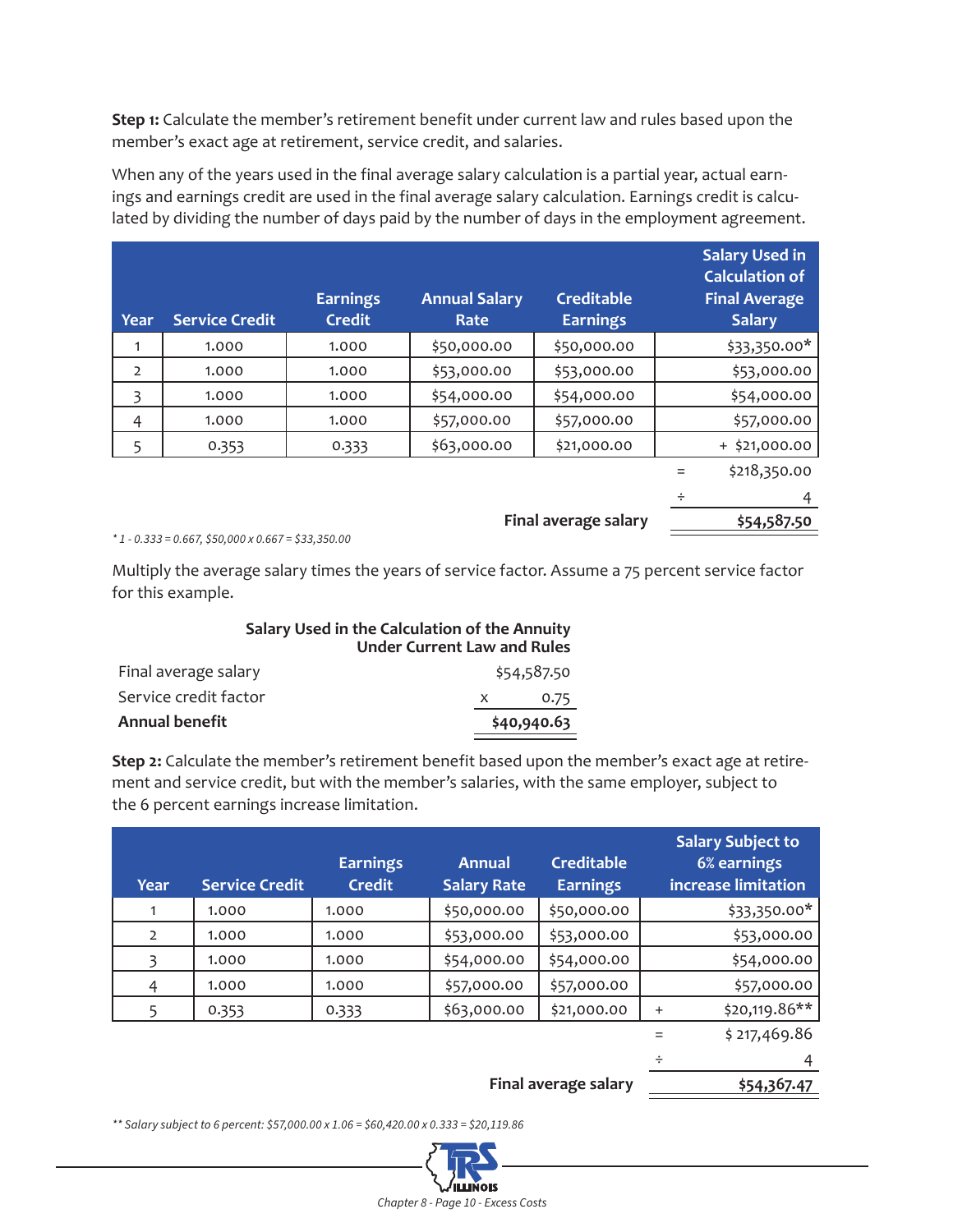Multiply the average salary times the years of service factor. Assume a 75 percent service factor for this example.

|                       | <b>Annual Benefit Amount</b><br>if Salary Increases Had<br><b>Not Exceeded 6%</b> |
|-----------------------|-----------------------------------------------------------------------------------|
| Final average salary  | \$54,367.47                                                                       |
| Service credit factor | 0.75<br>X                                                                         |
| <b>Annual benefit</b> | \$40,775.60                                                                       |

**Step 3:** Calculate the employer contribution by multiplying the difference between the member's retirement benefit and the retirement benefit subject to the 6 percent earnings increase limitation by an actuarial factor based upon the member's age at retirement.

For this example assume an actuarial factor of 13.459.

| <b>Employer contribution</b> | \$2,221.14 |
|------------------------------|------------|
| Actuarial factor             | x 13.459   |
| Benefit difference           | *\$165.03  |

*\* \$40,940.63 actual benefit less \$40,775.60 benefit subject to the 6 percent earnings increase limitation*

### Example 2: Calculation of Employer Contribution for Salary Increases in Excess of 6 Percent for a Teacher Who Worked 170 or More Days

| Year           | <b>Number of Days in the</b><br><b>Employment Agreement</b> | <b>Number of</b><br><b>Days Paid</b> | <b>Annual Salary</b><br>Rate | <b>Creditable</b><br><b>Earnings</b> |
|----------------|-------------------------------------------------------------|--------------------------------------|------------------------------|--------------------------------------|
|                | 180                                                         | 180                                  | \$50,000.00                  | \$50,000.00                          |
| $\overline{2}$ | 180                                                         | 180                                  | \$53,000.00                  | \$53,000.00                          |
|                | 180                                                         | 170                                  | \$54,000.00                  | \$51,000.00                          |
|                | 180                                                         | 180                                  | \$57,000.00                  | \$57,000.00                          |
|                | 180                                                         | 172                                  | \$63,000.00                  | \$60,200.00                          |

**Step 1:** Calculate the member's retirement benefit under current law and rules based upon the member's exact age at retirement, service credit, and salaries. If a member receives 1.000 service credit for a year, annual salary rate is used in the average salary calculation, not creditable earnings.

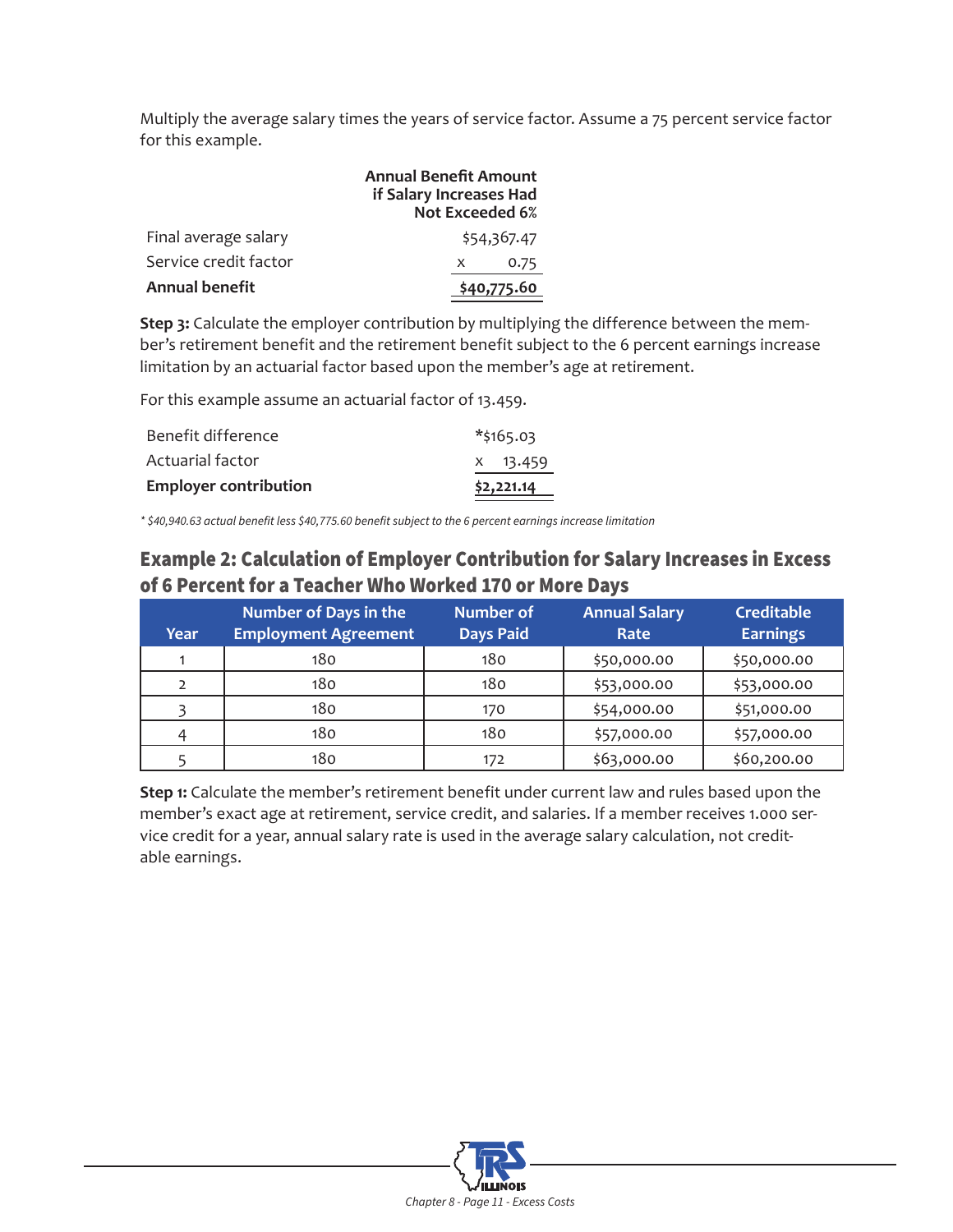| <b>Year</b>           | <b>Final Average Salary</b> |                                                              |
|-----------------------|-----------------------------|--------------------------------------------------------------|
| $\overline{2}$        | \$53,000.00                 |                                                              |
|                       | \$54,000.00                 |                                                              |
| 4                     | \$57,000.00                 |                                                              |
| 5                     | \$63,000.00<br>$^{+}$       |                                                              |
|                       | $=$ \$227,000.00            |                                                              |
|                       | ÷                           |                                                              |
| Final average salary  | \$56,750.00                 |                                                              |
| Service credit factor | X                           | 0.75 Assume a 75 percent service factor<br>for this example. |
| <b>Annual benefit</b> | \$42,562.50                 |                                                              |

**Step 2:** Calculate the member's retirement benefit based upon the member's exact age at retirement and service credit, but with the member's salaries, with the same employer, subject to the 6 percent earnings increase limitation.

| Year                  |             | <b>Annual Benefit Amount</b><br>if Salary Increases Had<br><b>Not Exceeded 6%</b> |                                                      |
|-----------------------|-------------|-----------------------------------------------------------------------------------|------------------------------------------------------|
| $\overline{2}$        |             | \$53,000.00                                                                       |                                                      |
|                       |             | \$54,000.00                                                                       |                                                      |
| 4                     | \$57,000.00 |                                                                                   |                                                      |
|                       | $\ddot{}$   |                                                                                   | \$60,420.00 Salary subject to the 6 percent earnings |
|                       |             | $=$ \$224,420.00                                                                  | increase limitation: \$57,000 x 1.06                 |
|                       | ÷           |                                                                                   |                                                      |
| Final average salary  |             | \$56,105.00                                                                       |                                                      |
| Service credit factor | X           | 0.75                                                                              |                                                      |

**Step 3:** Calculate the employer contribution by multiplying the difference between the member's retirement benefit and the retirement benefit subject to the 6 percent earnings increase limitation by an actuarial factor based upon the member's age at retirement.

For this example assume an actuarial factor of 13.459.

Annual benefit **\$42,078.75** 

| <b>Employer contribution</b> | \$6,510.79   |
|------------------------------|--------------|
| Actuarial factor             | $X = 13.459$ |
| Benefit difference           | $*$ \$483.75 |

*\* \$42,562.50 actual benefit less \$42,078.75 benefit subject to the 6 percent earnings increase limitation.*

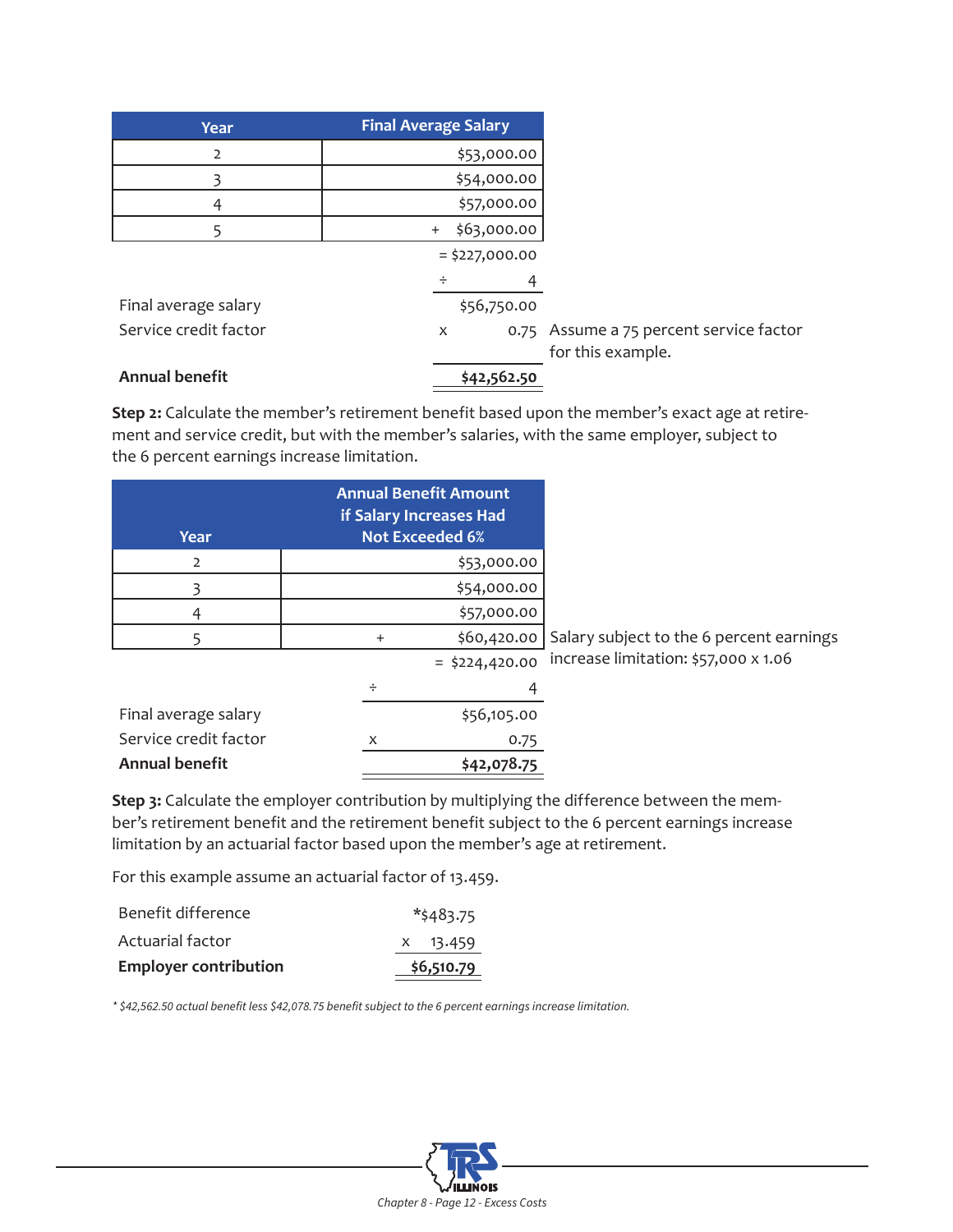# <span id="page-12-0"></span>Employer contribution for salary in excess of governor's statutory salary

An employer contribution is due on any portion of a member's salary that is greater than the governor's statutory salary. The governor's statutory salary is subject to change annually.

| Years   | <b>Governor's Salary</b> |
|---------|--------------------------|
| 2017-18 | \$177,412.00             |
| 2018-19 | \$177,500.00             |
| 2019-20 | \$177,500.00             |
| 2020-21 | \$181,700.00             |
| 2021-22 | \$184,800.00             |

### Calculating the employer contribution

To calculate the employer contribution for salary in excess of the governor's statutory salary, the difference between the member's salary and the governor's statutory salary is multiplied by the employer normal cost. The normal cost is subject to change annually.

| <b>Years</b> | <b>Normal Cost</b> |
|--------------|--------------------|
| 2017-18      | 10.10%             |
| 2018-19      | 9.85               |
| 2019-20      | 10.66              |
| 2020-21      | 10.41              |
| 2021-22      | 10.31              |

#### **Example 3: Calculation of employer contribution for salary in excess of governor's statutory salary for a member who worked all year and was not docked**

An administrator worked every day of a 260-day contract and his annual salary rate and creditable earnings are reported as \$257,000.00.

| 257,000.00    | Creditable earnings         |
|---------------|-----------------------------|
| $-181,700.00$ | Governor's statutory salary |
| \$75,300.00   | Difference                  |
| X 10.31%      | Employer normal cost        |
| \$7,763.43    | Employer contribution due   |

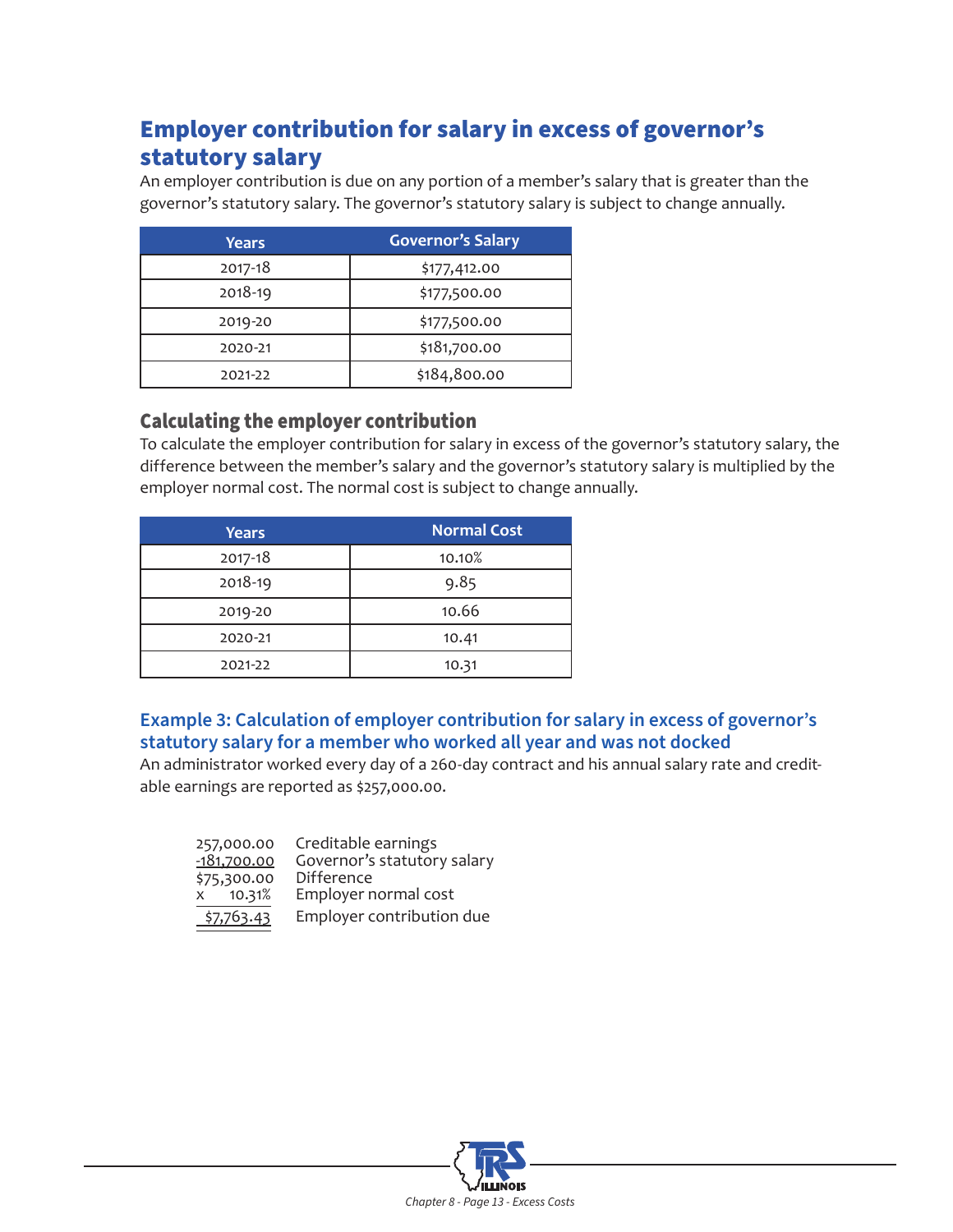#### <span id="page-13-0"></span>**Example 4: Calculation of employer contribution for salary in excess of governor's statutory salary for a member who works a partial year**

An administrator resigns at the end of February after working 172 days. His annual salary rate is reported as \$275,000 and his earnings as \$183,333.33 (\$275,000 / 12 x 8).

| \$183,333.33           | Creditable earnings         |
|------------------------|-----------------------------|
| $-181,700.00$          | Governor's statutory salary |
| \$1,633,33             | Difference                  |
| 10.31%<br>$\mathsf{X}$ | Employer normal cost        |
| \$168.40               | Employer contribution due   |

#### **Example 5: Calculation of employer contribution for salary in excess of governor's statutory salary for a member who works a partial year and has extra duty earnings.**

A teacher with a 180 day contract is docked two days during the school year. The annual salary is \$190,000 (\$182,000 base plus \$8,000 extra duties) and creditable earnings are \$187,977.78  $[($182,000.00 / 180 \times 178) + $8,000.00]$ 

| \$187,977.78           | Creditable earnings         |
|------------------------|-----------------------------|
| $-181,700.00$          | Governor's statutory salary |
| \$6,277.78             | <b>Difference</b>           |
| 10.41%<br>$\mathsf{X}$ | Employer normal cost        |
| \$653.52               | Employer contribution due   |

# Billing process

#### Employer contribution due for sick leave days granted in excess of the normal annual allotment

During the processing of a member's retirement benefit, TRS will provide employers a separate notification for each member with an employer contribution due for sick leave days granted in excess of the normal annual allotment. After the initial employer contribution notification, the amounts due will be reflected on the monthly Employer Bill (available to employers around the 25th of each month in the Employer Access area of the TRS website).

Employer contributions due for sick leave days granted in excess of the normal annual allotment must be paid within 30 days after receipt of the Employer Bill. TRS assumes the Employer Bill is received by the employer on the first of the month following the date it was billed.

#### Employer contributions due on salary increases in excess of 6 percent

During the processing of a member's retirement benefit, TRS will provide employers a separate notification for each member with an employer contribution due for salary increases in excess of 6 percent. After the initial employer contribution notification, the amounts due will be reflected on the monthly Employer Bill (available to employers around the 25th of each month in the Employer Access area of the TRS website). The initial notification may include a Salary Exemption Affidavit.